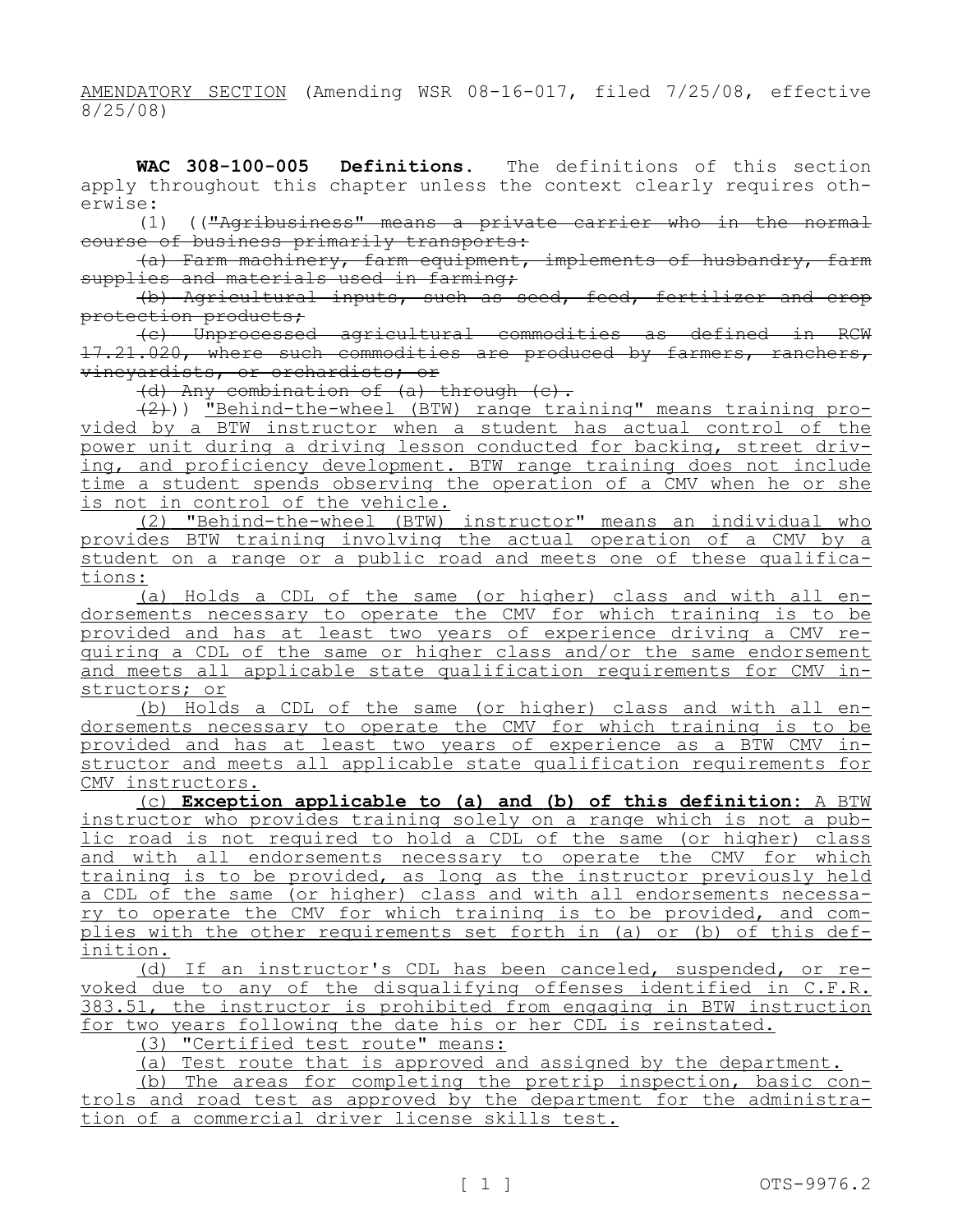(4) "Classroom/theory instruction" means ((training provided)) knowledge instruction on the operation of a CMV and related matters provided by a theory instructor through lectures, demonstrations, audiovisual presentations, computer-based instruction, driving simulation devices, or similar means. Instruction occurring outside a classroom is included if it does not involve actual operation of a commercial motor vehicle and its components by the student.

 $((+3))$  (5) "Employee" means any operator of a commercial motor vehicle, including full time, regularly employed drivers; casual, intermittent or occasional drivers; leased drivers and independent, owner operator contractors, while in the course of operating a commercial motor vehicle, who are either directly employed by or under lease to an employer.

 $((\overline{4}))$  (6) "Employer" means a person or entity that hires one or more individuals to operate a commercial motor vehicle on a regular basis during their normal course of employment and whose primary purpose is not to train operators of commercial motor vehicles.

 $((+5))$  (7) "Hour," as used in connection with training requirements, means no less than fifty minutes of training or instruction.

 $((+6))$  (8) "Lab" means a teaching environment involving a nonmoving vehicle for hands on instruction supported by classroom material.

 $((+7))$  (9) "Observation" means the careful watching, as a passenger in a commercial motor vehicle, of street driving during the hours of course instruction, recording lessons learned and applying classroom material.

 $((+8))$  (10) "Proficiency development" means driving exercises that will allow more time to develop the skills needed to demonstrate proficiency, competence, and confidence in the street driving and backing maneuvers portions of a course.

 $(\overline{(+9)})$  (11) "Range" means an area closed from the public where driving activities are practiced, free of obstructions, enables the driver to maneuver safely and free from interference from other vehicles and hazards, and has adequate sight lines.

 $((+10))$  (12) "Street driving" means driving a commercial motor vehicle on a public road, where the traffic laws are enforced, consisting of city street, country road, and freeway driving.

 $(\overline{(11)}))$  (13) "Theory instructor" means an individual who provides knowledge instruction on the operation of a CMV and meets one of these qualifications:

(a) Holds a CDL of the same (or higher) class and with all endorsements necessary to operate the CMV for which training is to be provided and has at least two years of experience driving a CMV requiring a CDL of the same (or higher) class and/or the same endorsement and meets all applicable state qualification requirements for CMV instructors; or

(b) Holds a CDL of the same (or higher) class and with all endorsements necessary to operate the CMV for which training is to be provided and has at least two years of experience as a BTW CMV instructor and meets all applicable state qualification requirements for CMV instructors.

(c) **Exceptions applicable to (a) and (b) of this definition:** An instructor is not required to hold a CDL of the same (or higher) class and with all endorsements necessary to operate the CMV for which training is to be provided, if the instructor previously held a CDL of the same (or higher) class and complies with the other requirements set forth in (a) or (b) of this definition.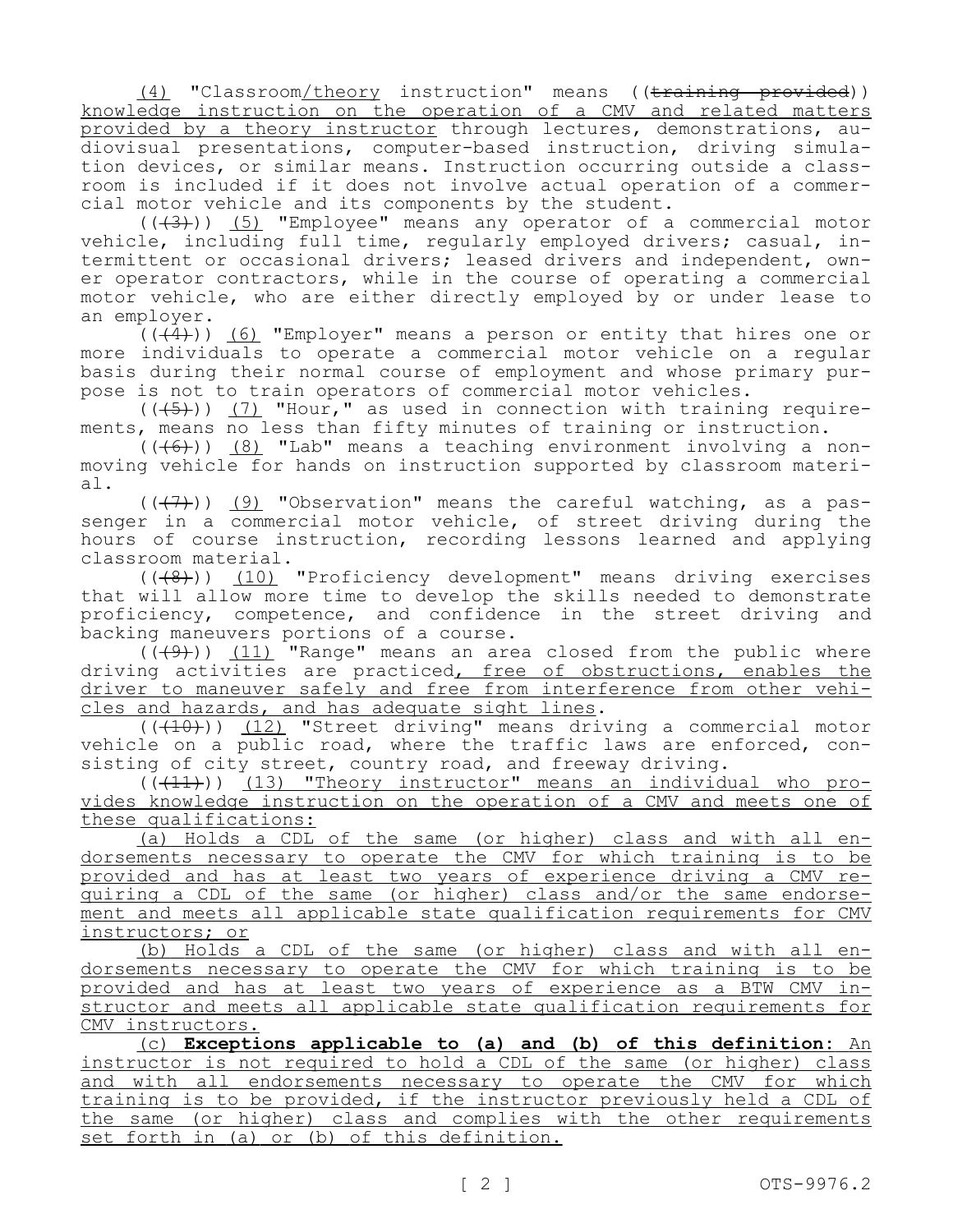(d) If an instructor's CDL has been canceled, suspended, or revoked due to any of the disqualifying offenses identified in C.F.R. 383.51, the instructor is prohibited from engaging in theory instruction for two years following the date his or her CDL is reinstated.

(14) "Training institute/provider" means an entity that is approved by the department, to provide training as required by RCM  $46.25.060$  (1)(a)(ii):

(a) An institution of higher learning accredited by the Northwest Association of Schools and Colleges or by an accrediting association recognized by the higher education board;

(b) A licensed private vocational school as that term is defined by RCW 28C.10.020(7); or

(c) An entity in another state that the department has determined provides training or instruction equivalent to that required under WAC 308-100-033 or 308-100-035.

AMENDATORY SECTION (Amending WSR 08-16-017, filed 7/25/08, effective  $8/25/08$ 

WAC 308-100-033 Minimum training requirements. (1) ((To ensure the quality of the training given, a training course acceptable to the director must:

(a) Be)) Approval for a course of instruction in the operation of a commercial motor vehicle will only be granted if the course of instruction:

(a) Is provided by, and under the direct supervision of, a training ((institute)) provider that has an application with the department approving the course of instruction offered by the training provider. Beginning on February 7, 2020, the training provider must also be listed on the Federal Motor Carrier Safety Administration's Training Provider Registry that is established under 49 C.F.R. 380.700; and

(b)  $(Be<sub>not</sub> less than:$ 

(i) One hundred sixty hours if the applicant is applying for a class A commercial driver's license, including)) **Class A course - Min**imum requirements for approval: A course of instruction for students seeking a class A CDL must follow the class A training curriculum defined in C.F.R. Appendix A to Part 380 as it existed on the (effective date of the WAC). The course must include not less than:

 $((+A))$  (i) Forty hours of classroom instruction;

 $((+B))$  (ii) Eighteen hours of street driving training;

 $((\text{+C})^{\circ})$  (iii) Sixteen hours of training in backing maneuvers;

(((D))) (iv) Sixteen hours of proficiency development; and

 $((\overline{E})$ ) (v) Seventy hours of combined lab training, range train-

ing, and observation ( $\left( \div \right)$ 

(ii) Forty-eight hours if the applicant is applying for a class B commercial driver's license, including)).

(c) **Class B course - Minimum Requirements:** A course of instruction for students seeking a class B CDL must follow the class B training curriculum defined in C.F.R. Appendix B to Part 380 as it existed on the (effective date of the WAC). The course must include not less than:

 $((\overline{A})$  Twenty)) (i) Forty hours of classroom instruction;

 $((+B))$  (ii) Fourteen hours of street driving training;

 $((\langle \Theta \rangle - \text{Four}) )$  (iii) Eight hours of training in backing maneuvers;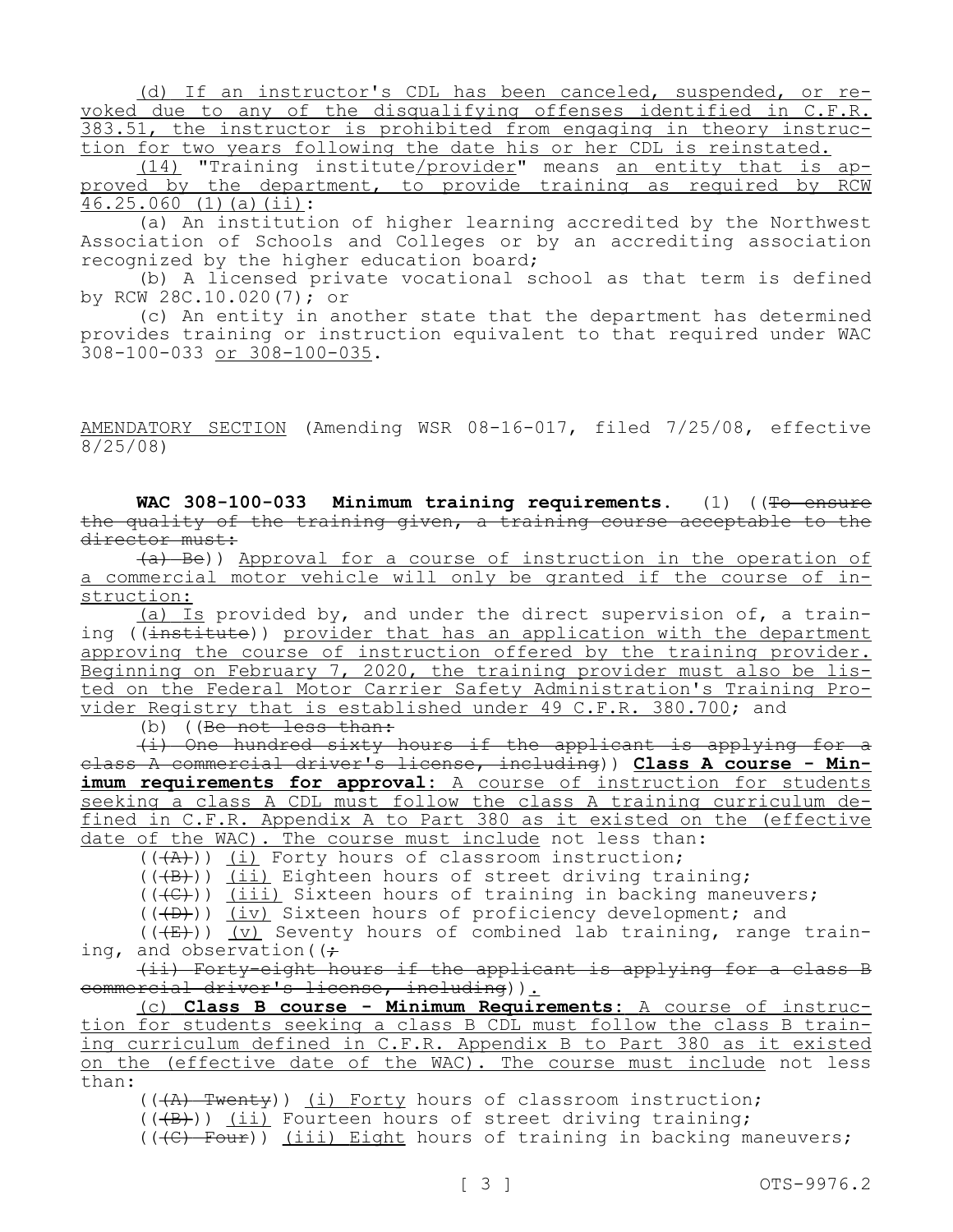(((D) Four)) (iv) Eight hours of proficiency development; and

 $((\overline{E} + \overline{S} \overline{\text{L}}))$  (v) Ten hours of combined lab training, range training, and observation ( $\left(\frac{1}{r}\right)$ 

(iii) Thirty-six hours if the applicant is applying for a class C commercial driver's license, including)).

(d) **Class C course - Minimum requirements:** A course of instruction for students seeking a class C CDL must follow the class B training curriculum defined in C.F.R. Appendix B to Part 380 as it existed on the (effective date of the WAC). The course must include not less than:

(((A) Twenty)) (i) Forty hours of classroom instruction;

(((B) Eight)) (ii) Fourteen hours of street driving training;

 $((\overline{f})\rightarrow\overline{f}$  ( $(\overline{f})\rightarrow\overline{f}$ ) (iii) Eight hours of training in backing maneuvers;

 $((+D)$  Two)) (iv) Eight hours of proficiency development; and

(( $(E)$  Four)) (v) Ten hours of combined lab training, range training, and observation.

 $((42)$  A licensed private vocational school must maintain individual student records. Student records shall document for each student:

(a) Course attendance, starting, and ending dates;

(b) The dates and times for each session;

(c) The number of hours spent on each category of instruction covered; and

(d) The name and signature of the instructor who provided each session of instruction or training.

(3) Student records must be maintained by a licensed private vocational school for the past five years from the date instruction or training has ended and must be made available for inspection at the request of the department.

(4) A licensed private vocational school may issue a certificate of completion on a form provided by the department to a student who has received the training required under subsection (1) of this section. An accredited institution of higher learning may issue a certificate of completion to a student who has received appropriate training. A certificate issued under this subsection must be used by a student to demonstrate to the department that he or she has met the minimum requirements required under this section.)) (e) **Upgrade from either class B or C to class A - Minimum requirements:** A course of instruction for students seeking to upgrade from a class B or C to a class A must follow the class A behind the wheel training curriculum defined in C.F.R. Appendix A to Part 380 as it existed on the (effec-

tive date of the WAC). The course must include not less than:

(i) Eighteen hours of street driving training;

(ii) Sixteen hours of training in backing maneuvers;

(iii) Sixteen hours of proficiency development; and

(iv) Thirty hours of combined lab training, range training, and observation.

(f) **Upgrade from a class C to class B - Minimum requirements:** A course of instruction for students seeking to upgrade from a class C to a class B must follow the class B behind the wheel training curriculum defined in C.F.R. Appendix B to Part 380 as it existed on the (effective date of the WAC). The course must include not less than:

(i) Fourteen hours of street driving training;

(ii) Eight hours of training in backing maneuvers;

(iii) Eight hours of proficiency development; and

(iv) Ten hours of combined lab training, range training, and observation.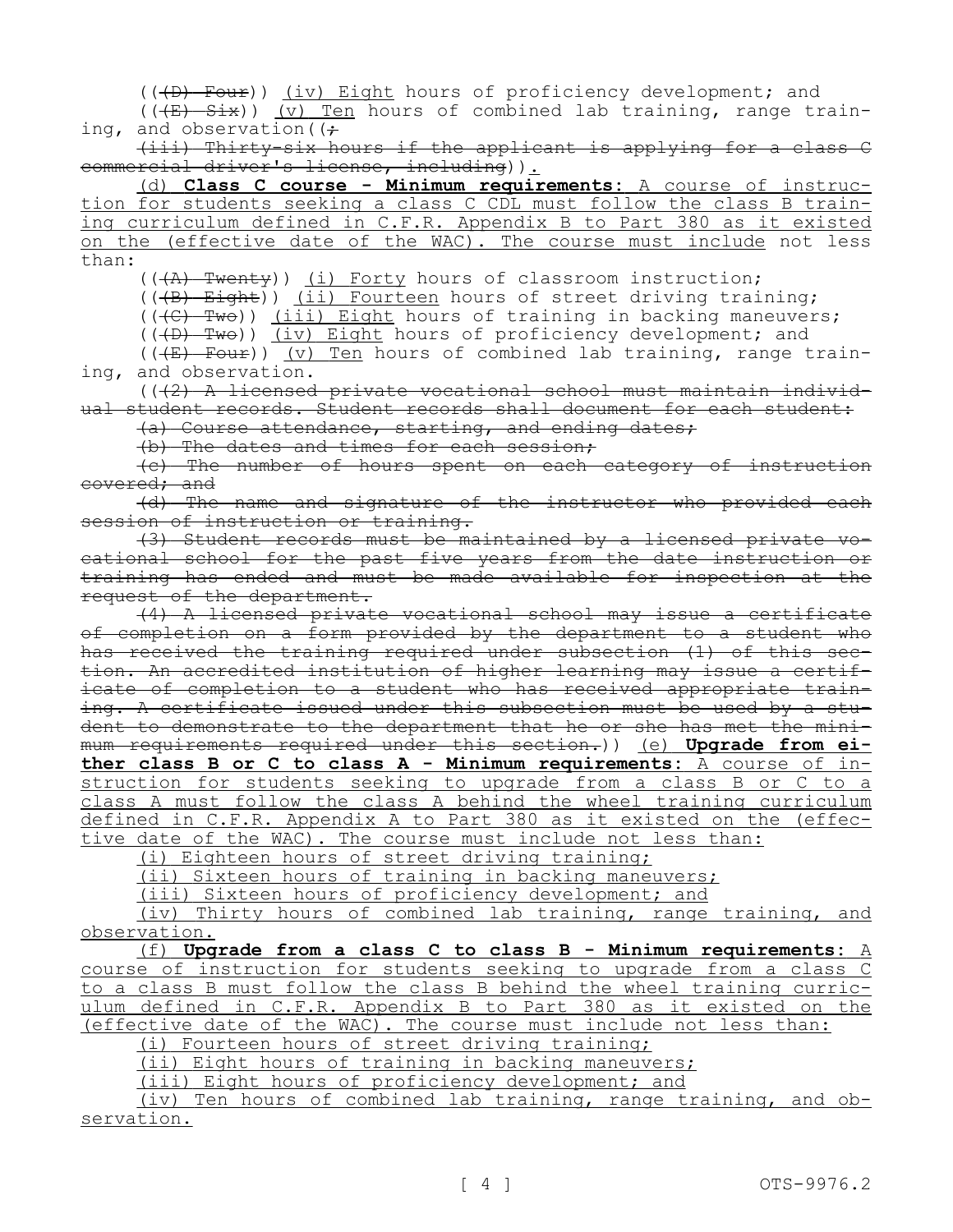(g) **Passenger endorsement - Minimum requirements:** A course of instruction for students seeking a passenger endorsement must follow the passenger endorsement training curriculum defined in C.F.R. Appendix C to Part 380 as it existed on the (effective date of the WAC). The course must include not less than:

(i) Four hours of classroom/theory instruction;

(ii) Ten hours of proficiency development.

(h) **School bus endorsement - Minimum requirements:** A course of instruction for students seeking a school bus endorsement must follow the school bus endorsement training curriculum defined in C.F.R. Appendix D to Part 380 as it existed on the (effective date of the WAC). The course must include not less than:

(i) Twenty hours of classroom/theory instruction;

(ii) Ten hours of proficiency development.

(i) **Passenger and school bus endorsement - Minimum requirements:**  A course of instruction for students seeking a passenger and school bus endorsement must follow the passenger and school bus endorsement training curriculum defined in C.F.R. Appendix C and D to Part 380 as it existed on the (effective date of the WAC). The course must include not less than:

(i) Twenty hours of classroom/theory instruction;

(ii) Ten hours of proficiency development.

(j) **Hazardous material endorsement - Minimum requirements:** A course of instruction for students seeking a HAZMAT endorsement must follow the hazardous material endorsement training curriculum defined in C.F.R. Appendix E to Part 380 as it existed on the (effective date of the WAC). The course must include not less than: Twenty hours of classroom/theory instruction;

(k) In addition to the class A, B, and C curriculum as defined above, each class room training must include a minimum thirty minute section on "Truckers Against Trafficking."

(2) Students must complete all portions of the training within one year of completing the first portion.

AMENDATORY SECTION (Amending WSR 08-16-017, filed 7/25/08, effective 8/25/08)

WAC 308-100-035 Employer certification. (1) An employer may certify ((an applicant for a commercial driver's license as having)) that one of its employees has the skills and training necessary to operate a commercial motor vehicle safely by certifying the employee has demonstrated proficiency in the elements of the course of instruction required in WAC 308-100-033, with the exception of the minimum required hours, on a form provided by the department. The certification must include the classification or endorsements of commercial motor vehicle that the employee ((or prospective employee)) is competent to operate.

(2) The certification must be provided to the department electronically. Beginning on February 7, 2020, an employer may only certify that an applicant for a CDL has the skills and training necessary to operate a commercial motor vehicle safely if the employee has successfully completed training with a training provider listed on FMCSA's Training Provider Registry established under 49 C.F.R. 380.700.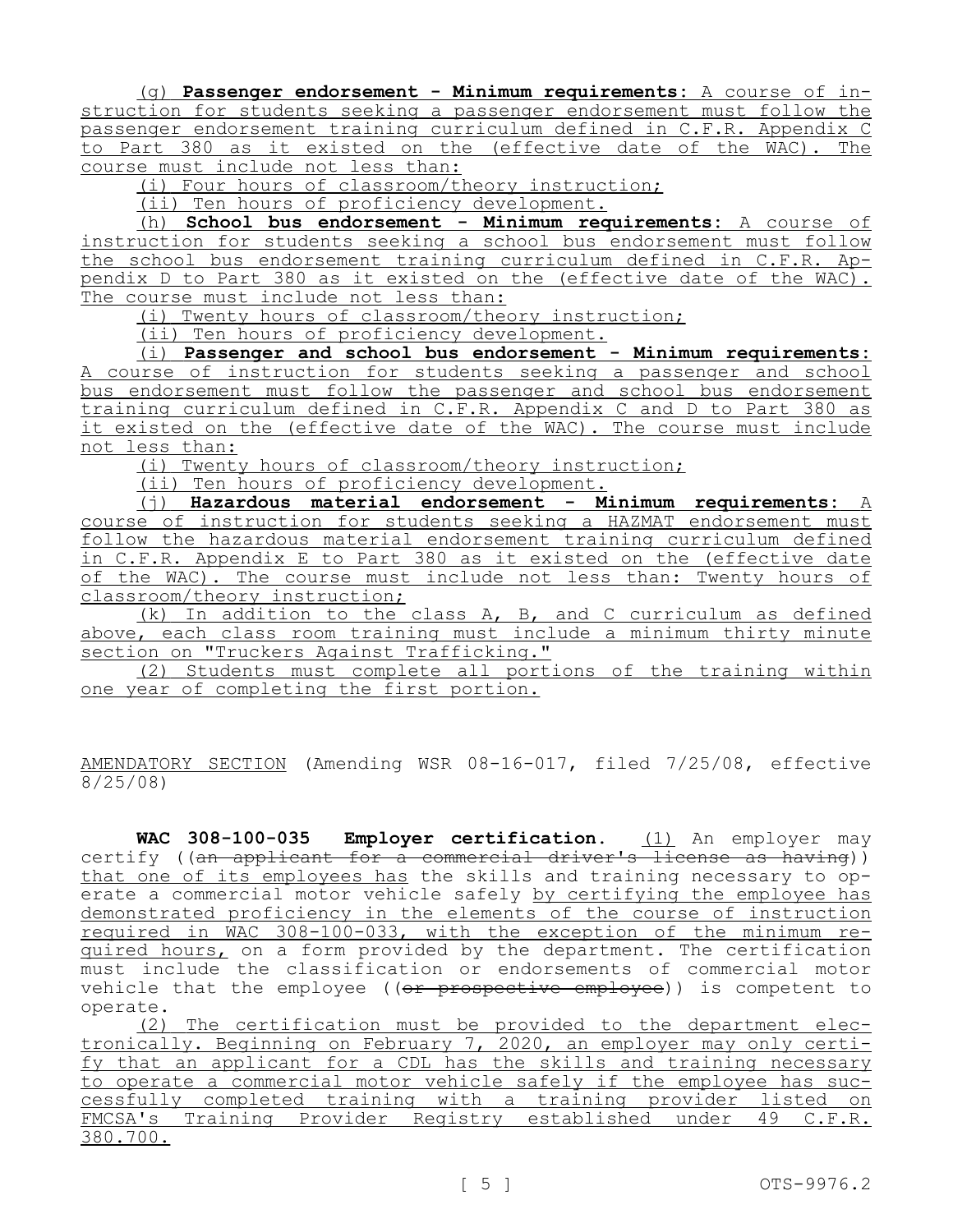## NEW SECTION

**WAC 308-100-036 Reporting training results.** (1) A training provider and employer must provide electronic notification to the department when a student successfully completes a course of instruction described in WAC 308-100-033 for schools and WAC 308-100-035 for employers.

(2) The notification of course completion must consist of:

(a) A certification that the student/employee demonstrated proficiency in all elements of the curriculum required in subsection (1) of this section;

- (b) Driver license number;
- (c) Phone number;
- (d) Type of training;
- (e) Classroom hours completed;
- (f) Backing hours completed;
- (g) Street driving hours completed;
- (h) Proficiency hours completed;
- (i) Range hours completed;
- (j) Course start date;
- (k) Course completion date; and
- (l) Instructor.

(3) The department must receive an electronic notification of successful completion prior to a student/employee taking a skills test.

AMENDATORY SECTION (Amending WSR 07-24-025, filed 11/28/07, effective 12/29/07)

**WAC 308-100-040 Examination requirement for commercial driver's license.** (( $(1)$ )) Persons applying for a commercial driver's license will be required to pass a written examination testing their knowledge of motor vehicle laws, rules of the road, and of the class of vehicle for which they are seeking the commercial driver's license. They will also be required to demonstrate successfully their operating skills for the class of vehicle and endorsement(s) for which they seek the commercial driver's license. ((Skill examinations under this subsection shall consist of three components:

- (a) Pretrip inspection;
- (b) Basic controls; and
- (c) Road test.

(2) The department may conduct written examinations in a group setting. Group examinations may be conducted at job sites, union halls, or other locations deemed appropriate by the department. If the department is conducting the written examination in a group setting, the payment of the basic fee and knowledge examination fee may be deferred until the applicant completes his or her application for a commercial driver's license.)) The department will conduct knowledge and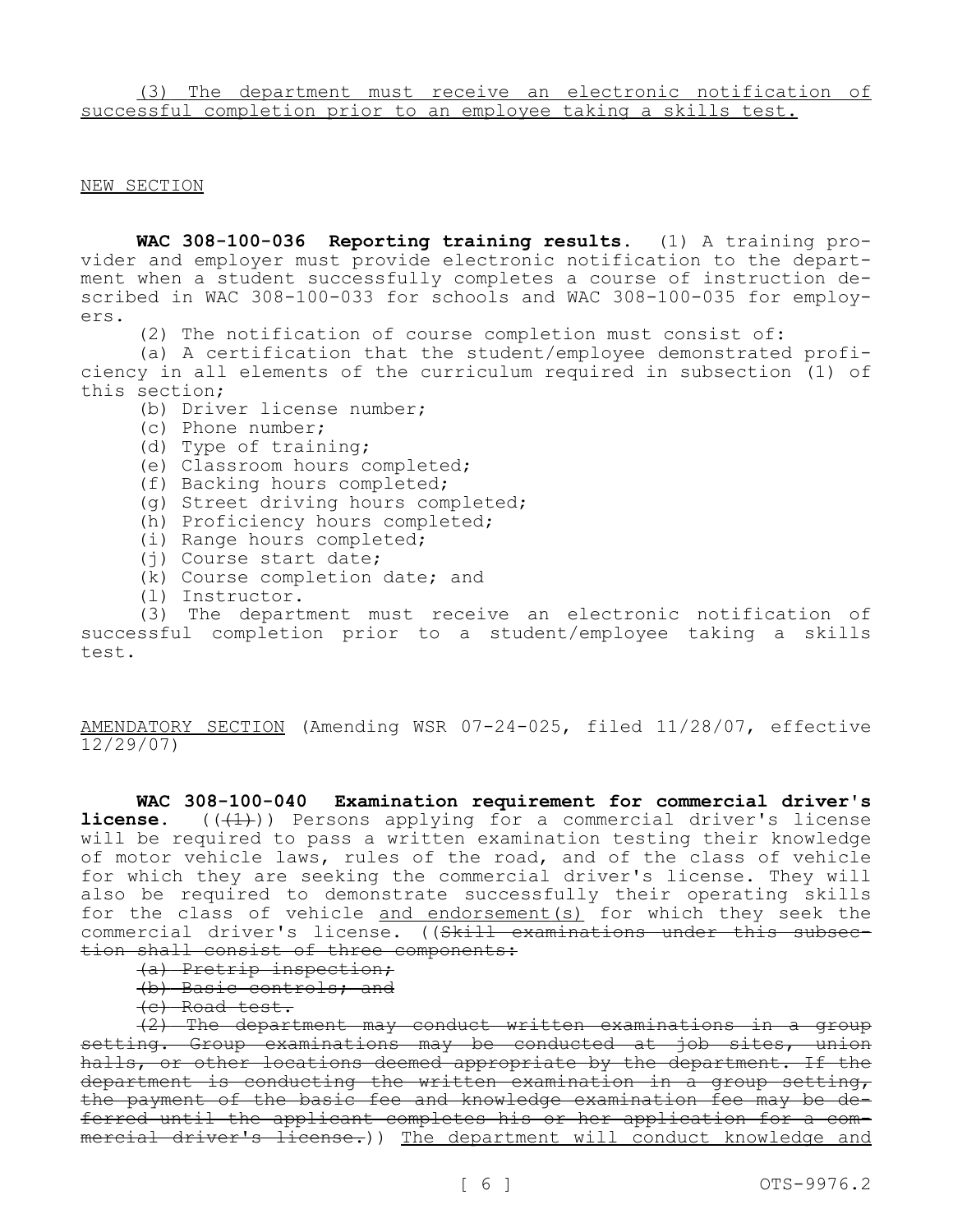skills examinations that at a minimum meet the requirements of 49 C.F.R. 383.133, as it existed on (effective date of WAC).

AMENDATORY SECTION (Amending WSR 00-18-068, filed 9/1/00, effective 10/2/00)

**WAC 308-100-100 Intrastate waiver.** A person who is not physically qualified to drive a commercial motor vehicle under section 391.41 of the Federal Motor Carrier Safety Regulations (49 C.F.R. 391.41), and who is otherwise qualified to drive a motor vehicle in the state of Washington, may apply to the department of licensing for an intrastate waiver. Upon receipt of the application for an intrastate waiver, the department shall review and evaluate the driver's physical qualifications to operate a motor vehicle in the state of Washington, and shall issue an intrastate waiver if the applicant meets all applicable licensing requirements ((<del>and is qualified to op-</del> erate a motor vehicle within the state of Washington)).

AMENDATORY SECTION (Amending WSR 00-18-068, filed 9/1/00, effective 10/2/00)

**WAC 308-100-110 ((Expiration [date]—Extension or renewal by mail.)) Renewal online.** Except as otherwise provided by this section, any person who is outside the state at the time his or her commercial driver's license expires may request ((an extension or)) a renewal by mail or online as permitted by RCW 46.20.120(3). The department shall not renew an endorsement to a commercial driver's license for the operation of a vehicle transporting hazardous materials by mail( $\sqrt{t}$  and any extension granted for such endorsement shall be for no more than forty-five days after the date the commercial driver's license would normally expire)) or online.

AMENDATORY SECTION (Amending WSR 02-04-076, filed 2/1/02, effective 3/4/02)

WAC 308-100-140 Third-party tester. (1) The department may enter into an agreement with third-party testers to conduct the commercial driver's license classified skill examination.

(a) An agreement will only be made where the department has determined that a need for a third-party tester exists in the location covered by the third-party tester, and that the third-party tester is otherwise qualified. In counties where there are no third-party testers, or where not extending or renewing an agreement would result in no third-party testers, the department will not base the determination of need solely on the expected number of applicants for a commercial driver's license in those locations. The department may suspend an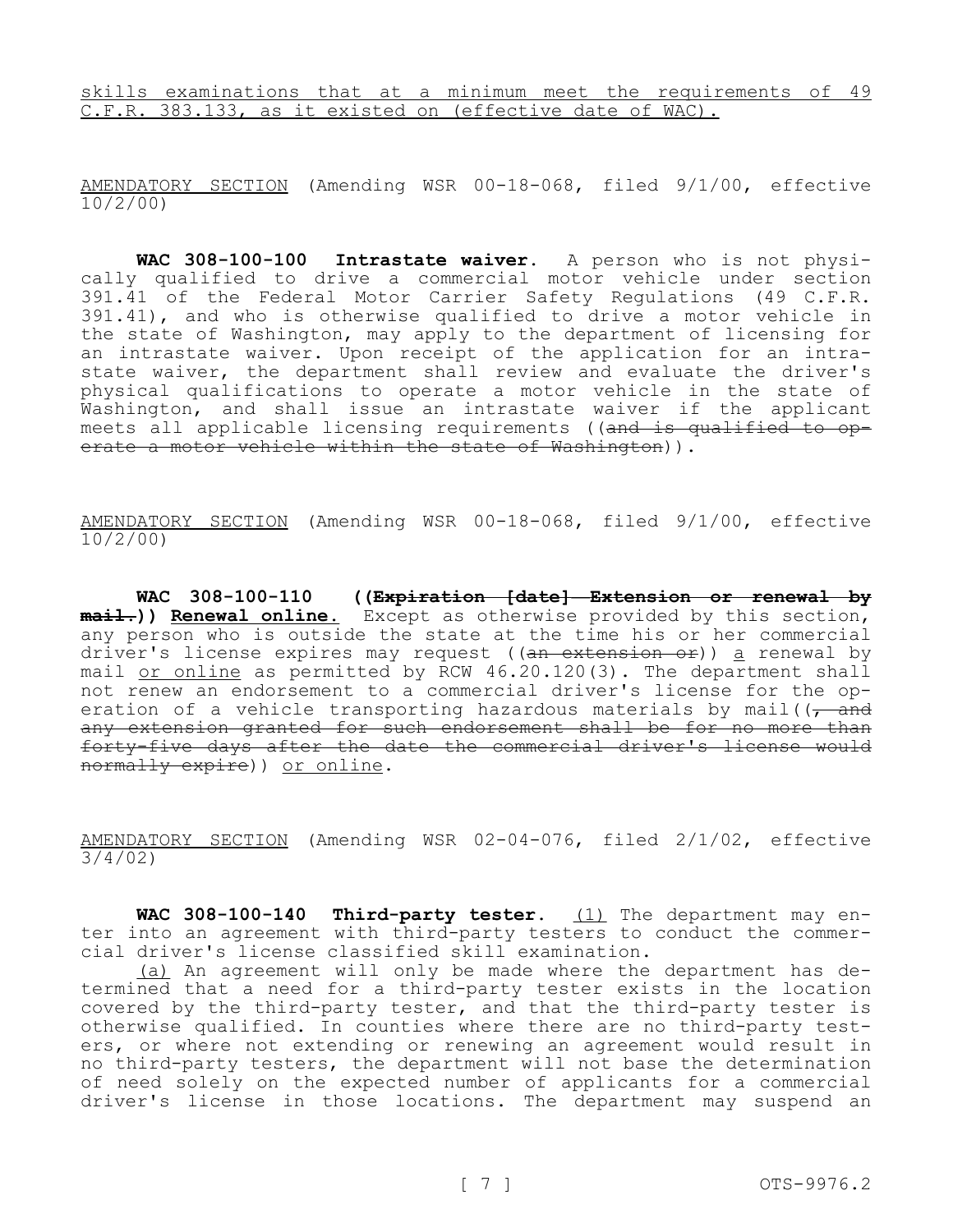agreement with a third-party tester for any length of time upon a showing of good cause.

(b) An agreement between the department and a third-party tester will be valid for no more than two years, provided that the department may extend an agreement for up to an additional two years at its discretion.

(c) The department may renew an agreement if it has determined that a need for a third-party tester still exists in the location covered by the third-party tester.

(2) Allow the department and/or FMCSA to conduct announced and unannounced audits.

(3) Allow the department and/or FMCSA co-score along with the third-party examiner during a CDL skills test.

(4) Must initiate and maintain a bond in an amount determined by the department. Not required for a third-party tester that is a government entity.

(5) Must only use third-party examiners who have successfully completed a formal CDL skills test examiner training course as prescribed by the state and have been certified by the state to conduct skills test.

(6) Must only use third-party examiners with an active status maintained by the department.

(7) Must submit skills testing appointments to the state no later than three days prior to conducting test.

(8) Must maintain copies of the following records at its principal place of business.

(a) A copy of the state certificate authorizing to administer CDL skills tests for the classes and types of CMVs listed;

(b) A copy of the current third-party agreement;

(c) A copy of each completed CDL skills test scoring sheet for the current year and the past two calendar years;

(d) A copy of the state approved test route(s); and

(e) A copy of each third-party examiner's training record.

(9) Must submit skills test scores within the same day as the test conducted.

(10) Prohibit a third-party examiner from:

(a) Testing other third-party examiners.

(b) Testing a driver who has been trained by the examiner, regarding commercial vehicle operation or skills test practice.

(c) Testing any family member, relative or friend.

(d) Having another examiner who is a family member conduct tests for your school or organization.

(e) Testing a driver who has attended a school owned or operated by the same ownership organization you work for except for government owned and operated organizations.

AMENDATORY SECTION (Amending WSR 00-18-068, filed 9/1/00, effective 10/2/00)

**WAC 308-100-150 Third-party ((tester)) examiner—Qualifications.**  ((A third-party tester is a person meeting the minimum qualifications who is trained, tested and certified by the department to conduct a standardized behind-the-wheel test of a commercial driver, such test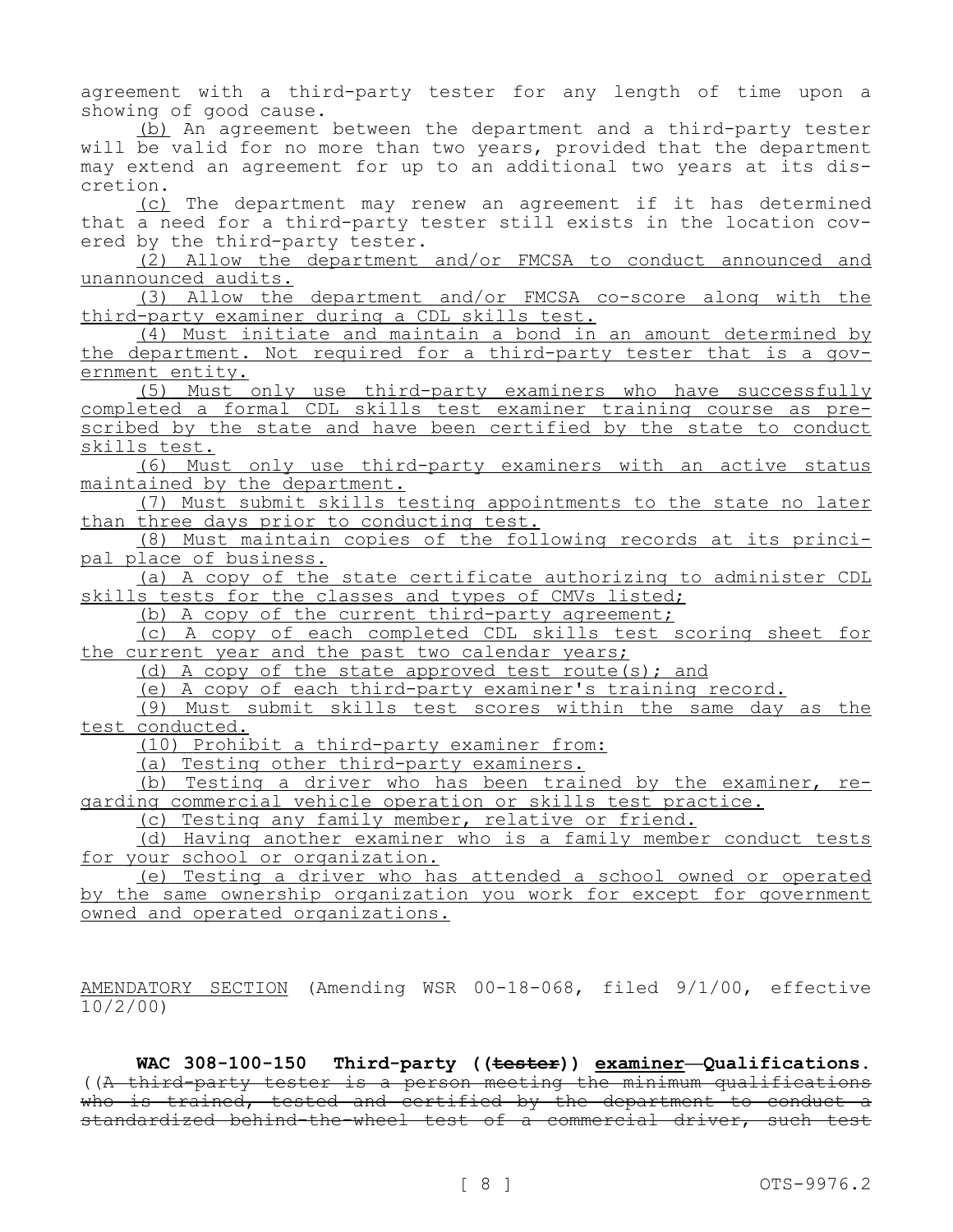to be used in determining the driver's qualification to obtain a commercial driver's license.)) A person applying to be a third-party ((tester)) examiner must meet the following requirements:

(1) ((Be qualified and licensed to operate and have no less than two years of experience operating vehicles representative of the class of vehicle for which he or she would conduct testing and has no less than five years of total driving experience;

(2))) Hold an active CDL;

(2) Have two years or more experience operating commercial motor vehicles representative of the class of vehicle for which he or she would conduct testing;

(3) Have five years of total driving experience;

(4) A check of the person's driving record shows:  $((+a))$  The person has not been convicted or found to have committed any of the following offenses within the three year period preceding the date of application:

 $((+\frac{1}{2})^n)$  (a) Driving a motor vehicle while under the influence of alcohol or any drug;

 $((+i+))$  (b) Driving a commercial motor vehicle while the alcohol concentration in the person's system is 0.04 or more as determined by any testing methods approved by law in this state or any other state or jurisdiction;

 $((+iii))$  (c) Leaving the scene of an accident involving a commercial motor vehicle driven by the person;

 $((\overline{(+i\overline{v})})$  (d) Using a commercial motor vehicle in the commission of a felony; ((and

 $(+\overline{v})$ )

(e) Refusing to submit to a test to determine the driver's alcohol concentration while driving a motor vehicle( $\left( \right. \div$ 

(b) No more than one conviction or finding that the person committed a serious)); and

(f) Convicted of and found to have committed any of the following felony offenses or any crime involving fraud, moral turpitude, dishonesty, or corruption.

(5) The applicant has not been convicted of no more than one conviction or finding that the person committed two or more serious traffic violations, as defined in WAC 308-100-130, within three years preceding the date of application;

(6) The applicant has not been convicted of four or more moving traffic violations, as defined in WAC 308-104-160, within three years preceding the date of application;

(7) The applicant has not been convicted of two or more moving traffic violations, as defined in WAC ((308-100-130 **(Serious traffic violations),** within three years)) 308-104-160, within one year preceding the date of application;

 $((+e))$  (8) No driver's license suspension, cancellation, revocation, disqualification, or denial within three years preceding the date of application; ((and

(d) No more than one conviction or finding that the person committed a moving traffic violation within one year or more than three convictions or findings that the person committed moving traffic violations within three years preceding the date of application. Defective equipment violations shall not be considered moving traffic violations for the purpose of determining the applicant's qualification;

(3) Complete an acceptable application on a form prescribed by the department;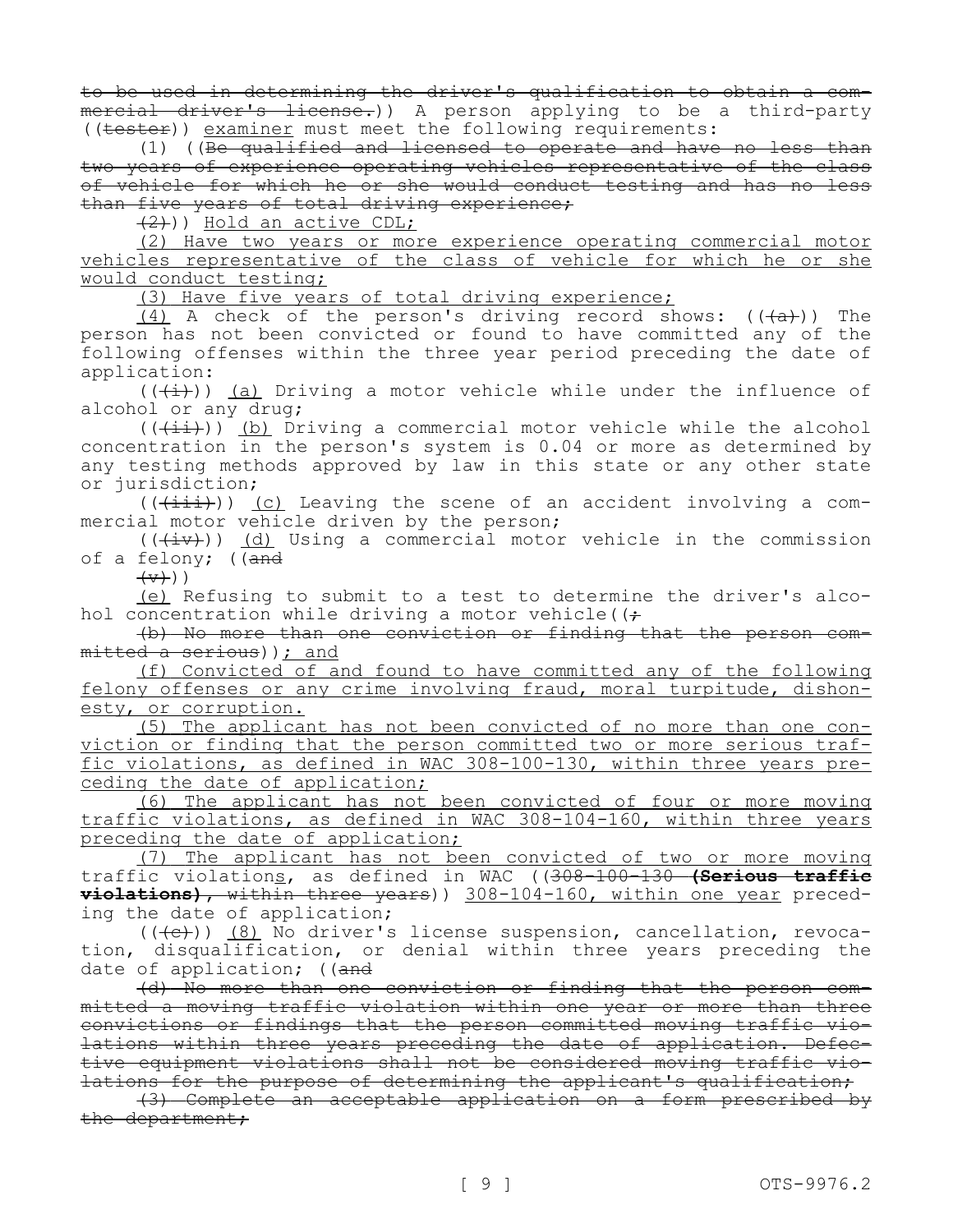(4) Have no conviction of a felony or any crime involving violence, dishonesty, deceit, indecency, degeneracy, or moral turpitude;  $(5)$ ))

(9) Maintain or be employed by a business or agency in which driver testing records would be maintained and available to the state or federal representatives for announced or unannounced inspections and audits;

 $((+6))$  (10) Be or be employed by a licensed business or government agency within the state of Washington or within fifty miles of state boundaries;

 $((+7))$  (11) Submit to announced or unannounced audits; ((and

 $(8)$ )

(12) Attend all training required by the department of licensing  $((-))$   $\dot{L}$ 

(13) Must test a minimum of ten different applicants per calendar year or at the discretion of the department, complete recertification requirements; and

(14) Failure to maintain the above qualifications will result in the termination of a third-party ((tester agreement)) examiner.

AMENDATORY SECTION (Amending WSR 89-18-003, filed 8/24/89, effective 9/24/89)

WAC 308-100-160 Test requirements. ((Any test conducted by a third party tester shall conform to the testing requirements established by the department. If the test includes additional requirements, the performance of an applicant for a commercial driver's license on the additional portions shall not be considered for commercial driver license skill testing purposes.)) The skills test given by a third party are the same as those that would otherwise be given by the state using the same version of the skills test, the same written instructions for test applicants, and the same score sheets as those prescribed by the department. Any applicant aggrieved by the outcome of a test conducted by a third-party ((<del>tester</del>)) <u>examiner</u> may petition the department for review of the scoring procedure used by the thirdparty ((tester)) examiner.

AMENDATORY SECTION (Amending WSR 89-18-003, filed 8/24/89, effective 9/24/89)

**WAC 308-100-170 Test route approval.** (1) The test route used by a third-party (( $\text{tester}$ )) examiner must be approved by the department prior to its use for commercial driver license skill testing purposes. (2) Skills testing is prohibited at a training facility or route except for transit organizations and educational school districts that are owned and operated by a government entity.